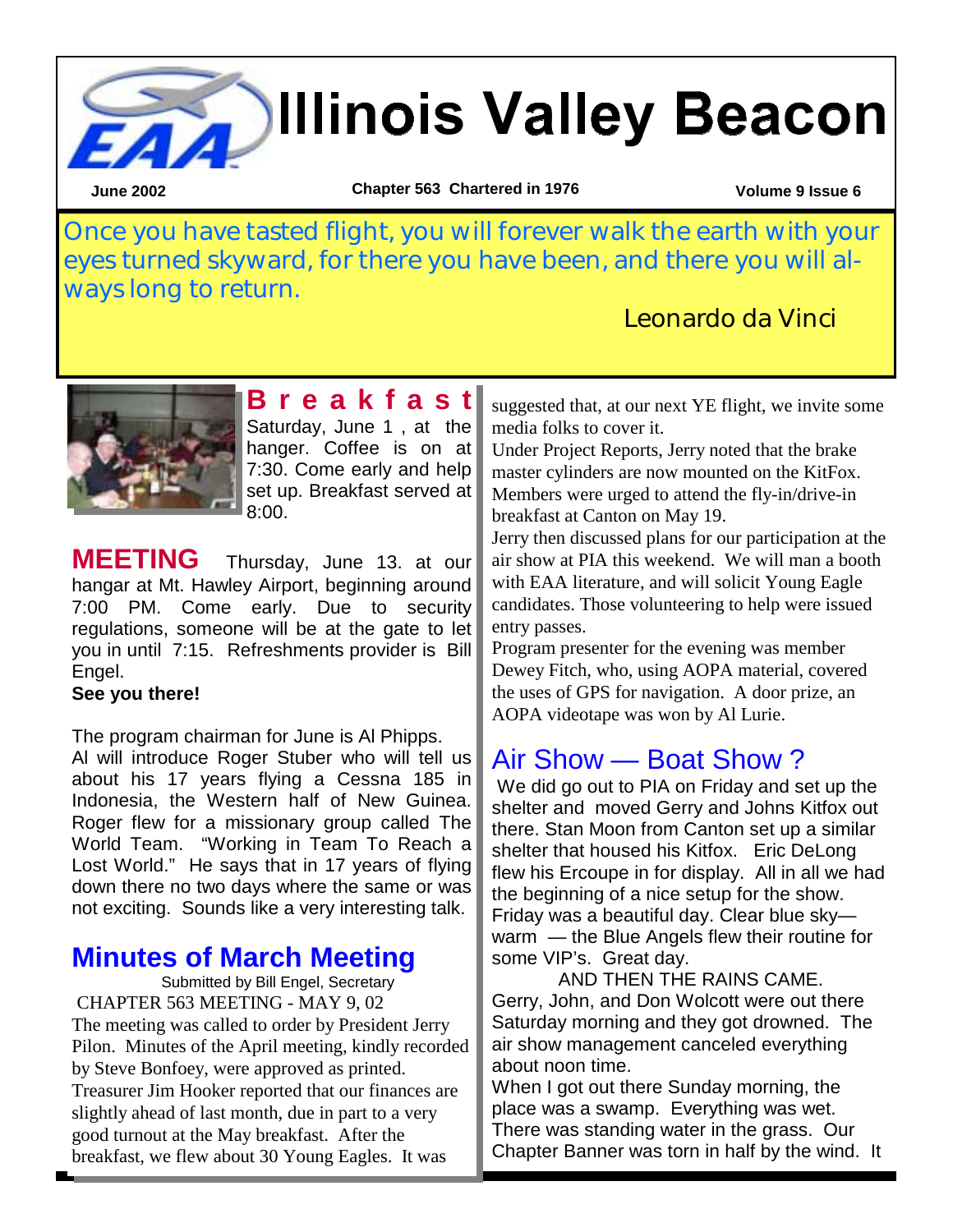#### was a mess.

And besides getting hassled by the weather, we were being hassled by the Air National Guard about having "civilian" vehicles within a hundred yards of the KC-135 Tanker parked on Runway 22. It didn't take long for us to all agree to fold our tents and steal away. We took everything down and returned it to the hanger. Gerry and Johns' Kitfox will not be returning to Mr. Hawley. They have room in their hanger at PIA and it will stay there, at least for the summer.

### **Look What's In the Hangar Next Door**

This beautiful T-6 is sitting in the hangar East of the EAA Hangar along with several dehumidifiers to keep the highly polished aluminum from corroding. Bill Green is the proud owner as you can see in the next picture. He had it down to the Canton Fly-in Breakfast last week and had to leave early because the admiring public were leaving finger prints all over it. Polished metal has a natural need to be touched to be believed.



### What a feeling. My chest would be sticking out too.



## Young Eagles

The pilots and owners of the aircraft, shown on page 3, deserve all the credit for flying 24 YE's after our breakfast last month. One more time we sent away happy, smiling, kids and parents. The reward is seeing someone new sharing the thrill we all get whenever we fly. These are the future pilots and/or the people that will help keep the skies "friendly" in the future. Keep



Gerry Peacock C-172

**Page 2**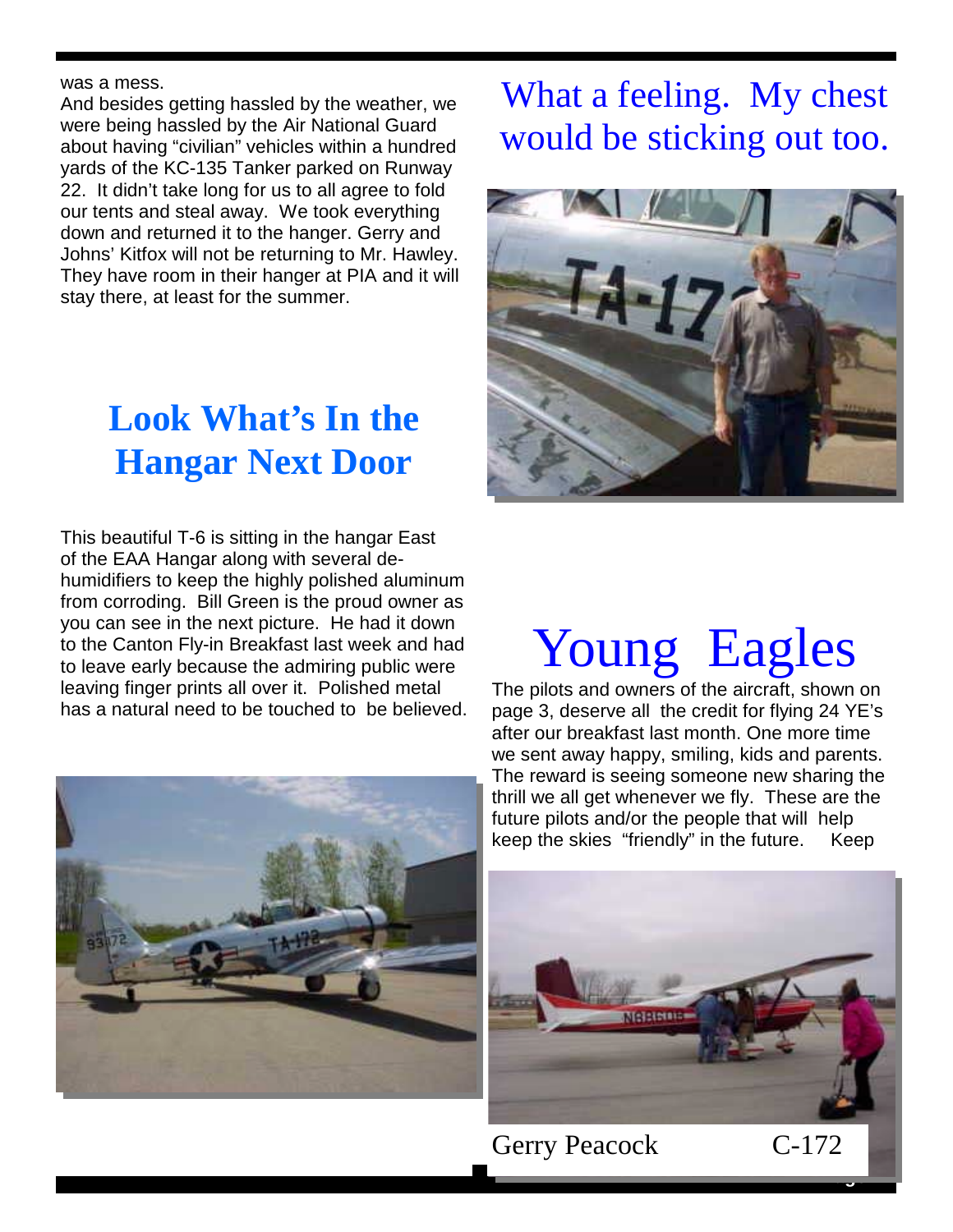

Charles Dailey C-182 Andy Metzka C-120



**Page 3** 



John Tidwell C-172 Bill Engel Super Decathlon

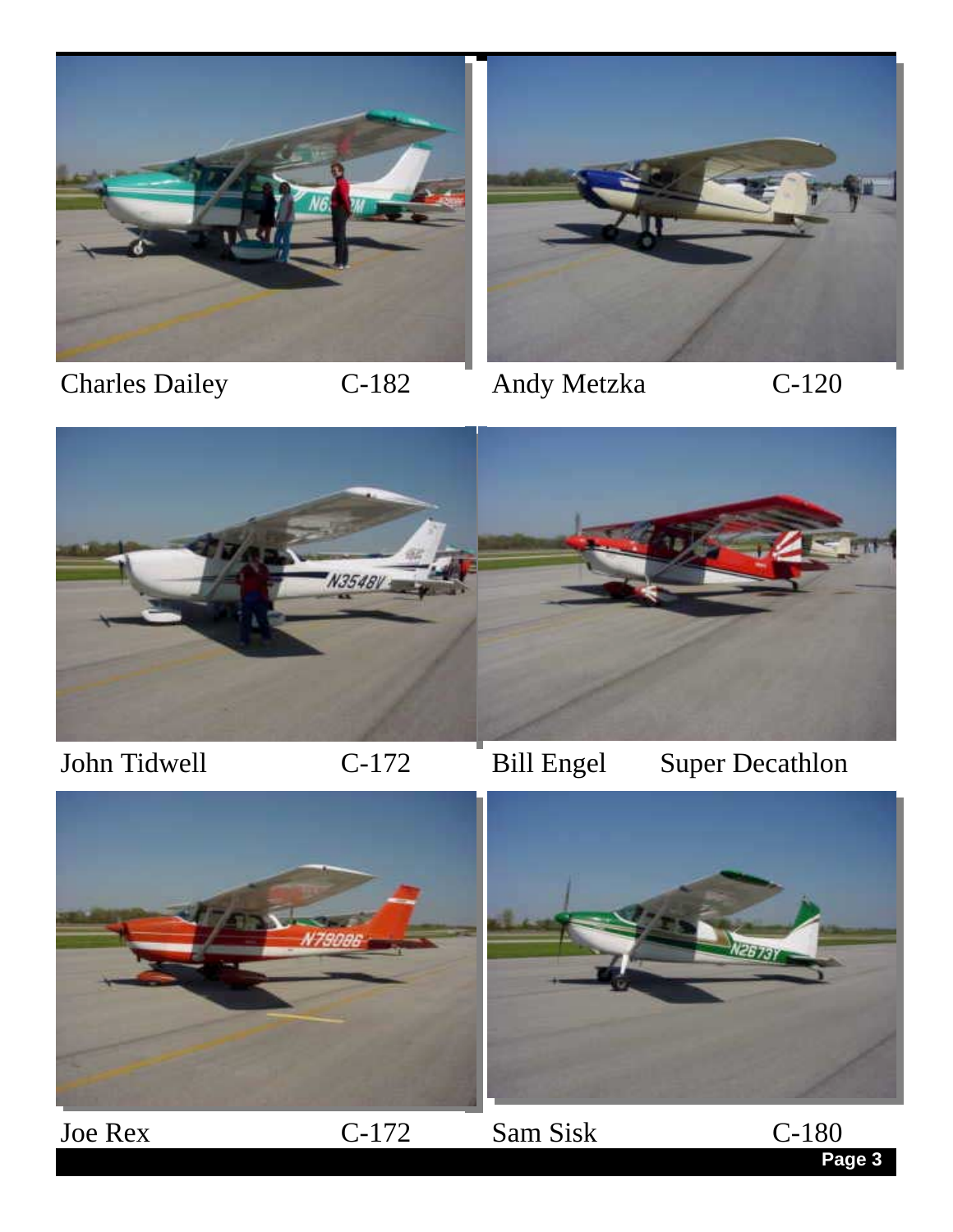### An Interesting Story —– Nothing Really Changes

Subject: FW: Boeing Stratoliner 307, insider's story Pilots and aviators might especially appreciate this story. Also, there are probably some former Boeing employees looking for work if you know of anything. Read on...

Subject: Boeing Stratoliner 307, insider's story

======================================

Accident occurred Thursday,> March > 28, 2002 at Seattle, WA

Aircraft: Boeing S-307, registration: N19903 Injuries: 4 Uninjured.

On March 28,2002, approximately 1305 Pacific standard time, a Boeing S-307 Stratoliner, N19903, registered to the National Air & Space Museum, operated by The Boeing Company, as a 14 CFR Part 91 maintenance and proficiency flight, ditched in the waters of Elliott Bay, Seattle, Washington, following a loss of engine power. Visual meteorological conditions prevailed at the time and no flight plan was filed. The aircraft was substantially damaged. The two airline transport pilots and two flight engineers were not injured.

The flight departed from Everett, Washington, and was destined for Seattle, Washington. During an interview, the flight crew reported that the purpose of the flight was for maintenance/systems checks and crew proficiency. The flight departed from Boeing Field (BFI), Seattle, approximately 1230 en route to Everett, Paine Field (PAE). The Captain reported that he made a full stop landing at PAE without incident. The aircraft was taxied back to the runway and the takeoff was initiated. Shortly after lift-off, the number three engine experienced a momentary surge, then normalized. Due to this anomaly, the flight crew decided to discontinue the flight activities and return to BFI. In preparation for landing at BFI, the landing gear was lowered, however, the left main gear did not fully extend. The approach was aborted to orbit the area to try and remedy the situation. The Captain reported that the flight engineer at the radio station, left his station to try and manually hand-crank the left gear down. After a few minutes, the flight crew reported a green (fully extended) light for the left main. The flight then headed back to BFI when a low fuel pressure light was noted for the number three engine followed by a loss of power. The flight crew

feathered the engine when low fuel pressure was noted to the remaining three engines which all subsequently began to lose power. The Captain reported that he did not believe that the aircraft could make it safely to BFI and opted to ditch the aircraft in Elliott Bay near the shoreline. The aircraft impacted the water in a slightly right wing low, level attitude and remained upright. The aircraft remained afloat and all four flight crew members safely exited the aircraft and were rescued within minutes of the accident. (keep reading below)

And now for the REST of the story........ According to Jerry Janes, who himself just finished talking to his "mole" at Boeing...

=====================================

Someone in the maintenance department, who was in on the Boeing interview of the pilots afterwards...The story is that these highly trained Boeing test pilots decided they'd take this airplane out for a flight, to do some circuits. They were paying for it themselves, out of their own pockets, so elected to only put \*300 gallons\* of gas in it when they were on the ground at Boeing Field. They were hoping to avoid Galvin Flying's extra \$0.04/gallon by putting more in when they got to Paine Field (where gas was cheaper) to do circuits. Somewhere en route to Paine Field, the fuel situation was driven from their mind, probably because they were having so much fun flying.....so they did circuits at Paine until the #3 engine coughed, then died. They feathered the prop, and decided they should probably land to investigate. They selected gear down, to find that the gear leg under the #3 engine wouldn't lower, because the hydraulic pump needed to do that was powered by the #3 engine (now feathered). So they lowered the gear leg manually, but decided (get this) to fly \*back to Boeing Field\* to park the plane, rather than land at Paine Field. Shortly after making that bright decision, the other engines started failing. No engines were running by the time it ditched, and three of the four props weren't feathered. The kicker here: The Stratoliner's mainte-

nance base is apparently \*at Paine Field\*. Any maintenance to be done would require that it be brought back to Paine Field anyway (or a bunch of equipment moved to Boeing Field). When asked why they wanted to bring it back to Boeing Field, the response was "Well, our cars were at Boeing Field". Someone should have asked where their \*boats\* were. A detail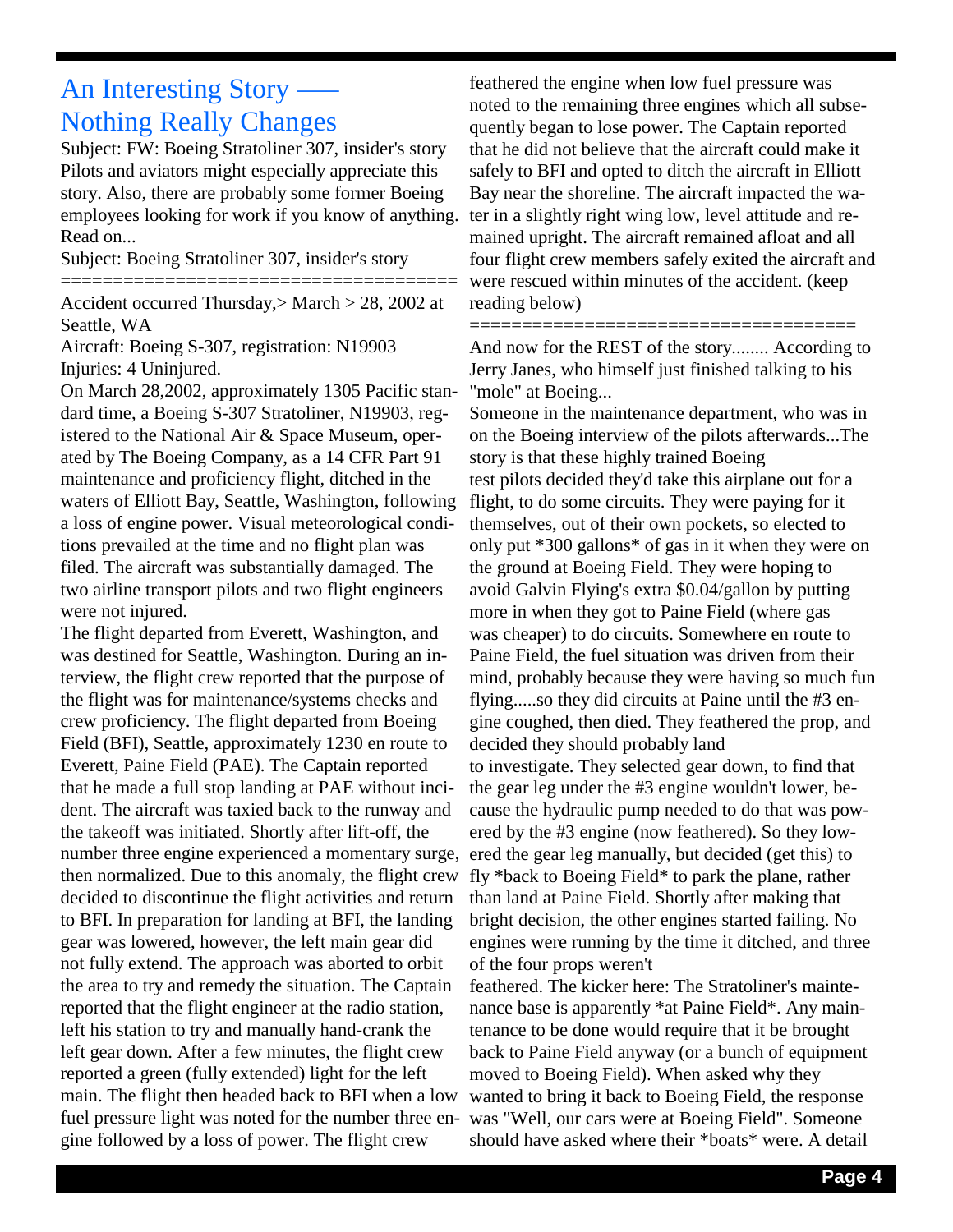that may be useful, if you're keeping track in your head:

According to Jerry, these engines, at 30" manifold and 2000 rpm, would burn about 50 gal/hr each in cruise, and would average more like 70-80 gal/hr each if you were doing circuits. Some things that weren't reported in the article below: When they peeled back the interior linings, they found that "it's all twisted at the bulkhead where the spar attaches to the fuselage" (Jerry's words). I didn't think to ask whether Jerry meant that the spar is twisted, the bulkhead is twisted, or what. Jerry said that both main gear legs were both ripped off by the ditching, and were found floating next to the aircraft... I thought I saw one hanging from the engine in the photos that Mark sent the link to, but I could be wrong. The official explanation to date is that the engines failed due to "air in the fuel lines". I guess that's one way of putting it. My take is that the dipsticks were in the cockpit, and not in the fuel tanks.

### Some Observations Made On Friday, May 10, 2002



Eric DeLong's Ercoupe from **Galesburg** 



Guess Who